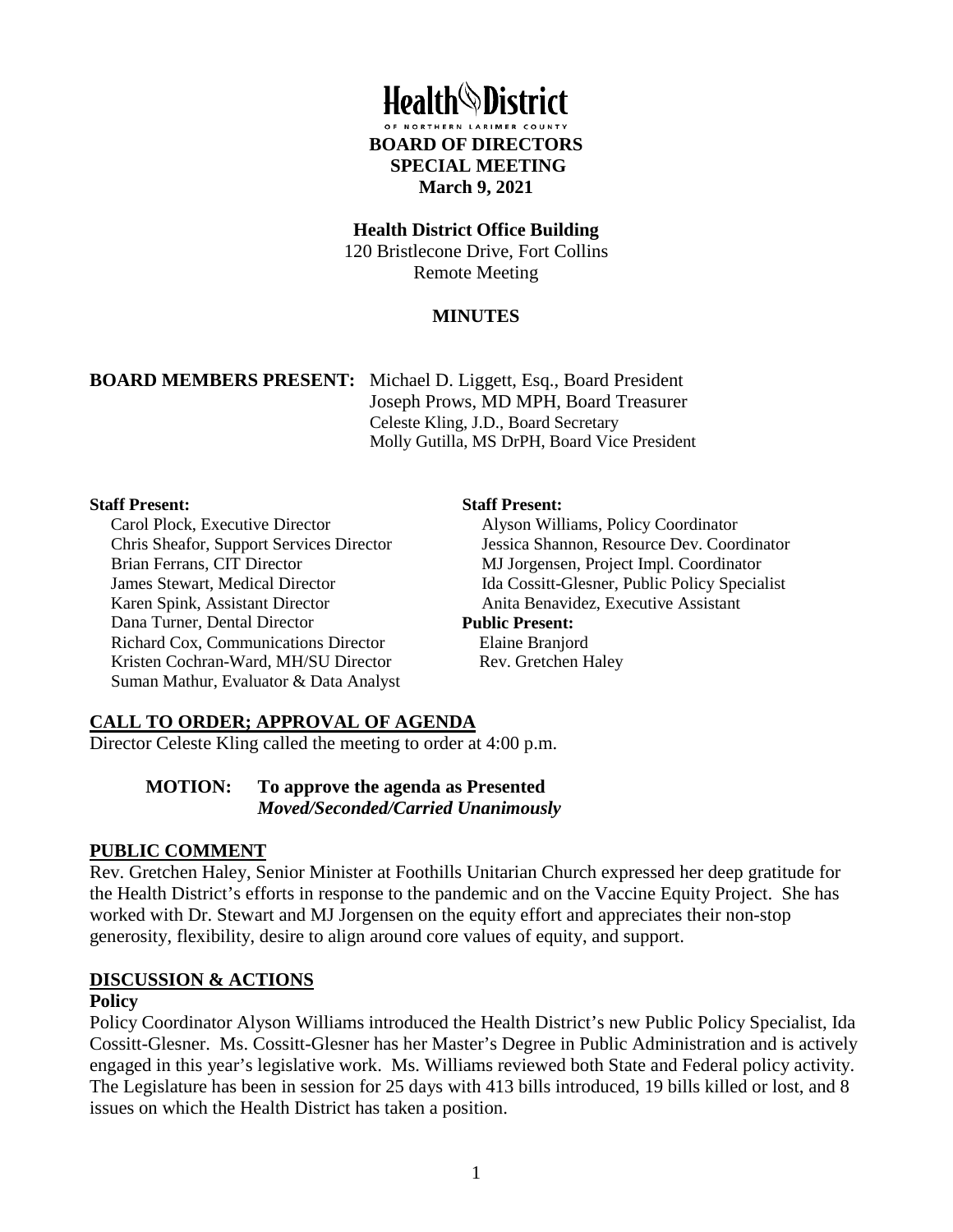# *State Legislative Proposals*

## **HB21-1021: Peer Support Professionals Behavioral Health**

The bill requires the Department of Human Services to establish procedures to approve recovery support services organizations for reimbursement of peer support professional services. It permits recovery support services organizations to bill Medicaid for eligible peer support services and allows HCPF to reimburse those organizations. The bill passed committee this afternoon, unanimously, with amendments to be more explicit about definition of a qualified mental health provider and clarification on language of how recovery organizations work.

## **MOTION: To support HB21-1021: Peer Support Professionals Behavioral Health.**   *Moved/Seconded/Carried Unanimously*

#### **HB21-1054: Housing Public Benefit Verification Requirement** –

Currently both federal and state law require that individuals verify lawful presence to receive certain government benefits. This bill removes that requirement for public or assisted housing benefits. A question related to how this would be different from federal law; the current law mostly mimics federal law, but states are allowed to exempt themselves from federal law on lawful presence verification, for state benefits only (not federal benefits).

## **MOTION: To strongly support HB21-1054: Housing Public Benefit Verification Requirements.**

 *Moved/Seconded/Carried Unanimously* 

#### **HB21-1117: Local Government Authority Promote Affordable Housing Units**

A board member asked whether this bill is on our radar. The bill clarifies that the existing authority of cities and counties to plan for and regulate the use of land includes the authority to regulate development or redevelopment in order to promote the construction of new affordable housing units. Ms. Williams is monitoring the bill, but no analysis was ready for this meeting.

## **SB21-011: Pharmacist Prescribe Dispense Opiate Antagonist**

The bill requires a pharmacist who dispenses an opioid prescription to inform the patient of the potential dangers of an opioid and to offer to prescribe the patient an opiate antagonist in the following circumstances: (1) If, in their professional judgment, the patient would benefit; (2) The patient has a history of opioid overdose or substance use disorder (SUD); (3) At the same time, the patient is also prescribed a benzodiazepine, a sedative hypnotic drug, carisoprodol; tramadol, or gabapentin and (4) The prescription is a 90 milligram morphine equivalent (MME) or more. While the concept is a good one because opiate antagonists like naloxone can temporarily reverse an overdose and safe lives and is not dangerous, one concern raised was how a pharmacist would know if the patient has an issue with substance use. The Board in general was concerned about the weight of that responsibility and would like to see verbiage that ensures no liability on behalf of the pharmacist. One recommendation was that every pharmacy could include a notice with every dispensed opioid prescription that this option is available.

**MOTION: To support SB21-011: Pharmacist Prescribe Dispense Opiate Antagonist, with an amendment declaring no liability on the part of the pharmacist for not offering it (if language stays as written), or an amendment indicating that the notice that an opiate antagonist can be prescribed and provided is to be included with every prescription.** 

 *Moved/Seconded/Carried Unanimously* 

**SB21-016: Protecting Preventive Health Care Coverage** codifies into Colorado state law several preventive health care services provided under the federal "Patient Protection and Affordable Care Act". Such codification requires Colorado health insurance carriers to provide these services without policy deductibles, copayments, or coinsurance. However, it also expands preventive health services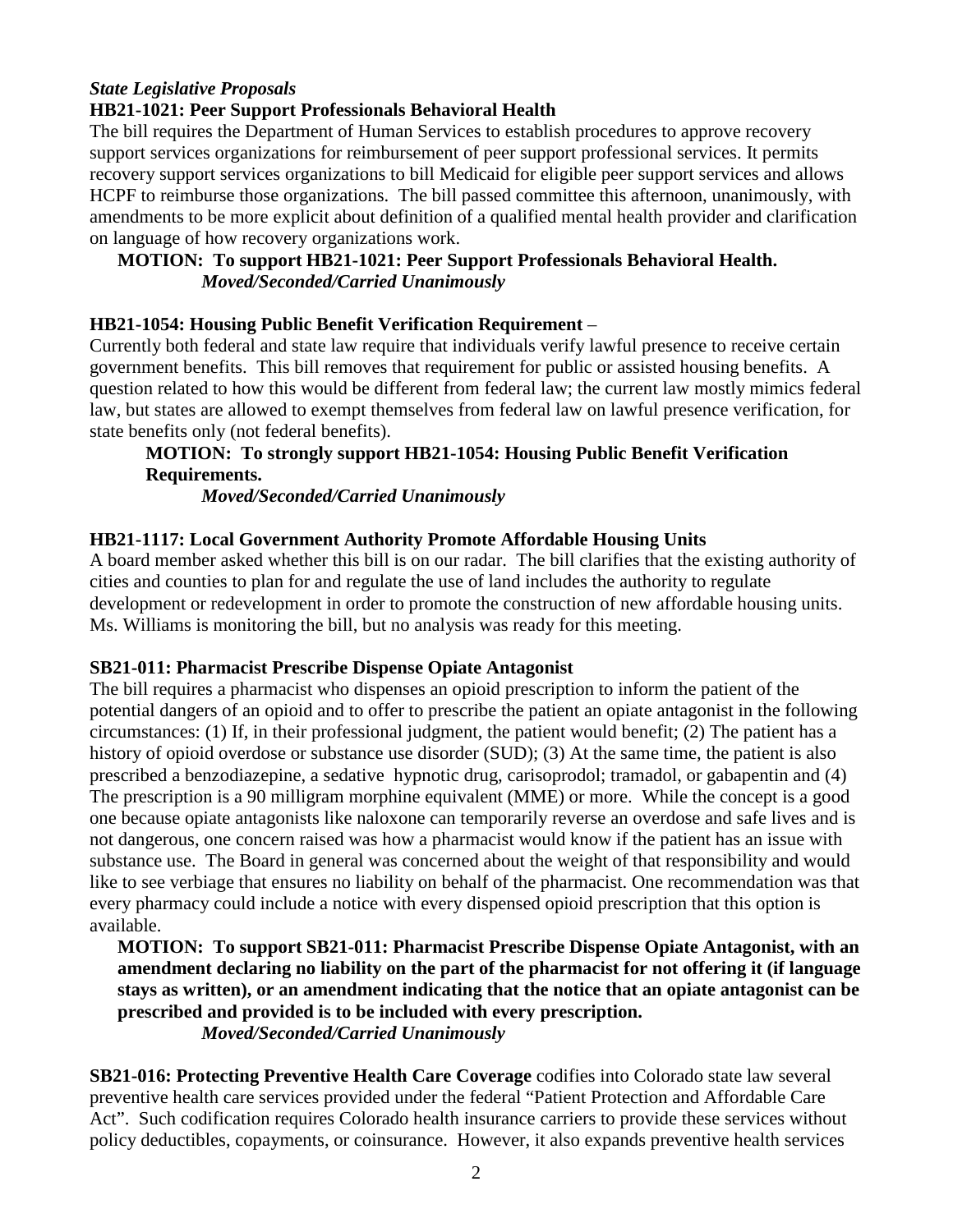to include screenings for osteoporosis and urinary incontinence for men, and expanded coverage for counseling, prevention, screening, and treatment of a sexually transmitted infection, which are not preventive services recommended by the USPSTF, HRSA, or NAM

## **MOTION: To support SB21-016: Protecting Preventive Health Care Coverage, but only for those preventive services on the ACA list, as recommended by USPSTF, HRSA, or NAM.**  *Moved/Seconded/Carried Unanimously*

**SB21-085: Actuarial Review Health Insurance Mandate Legislation** – By November 1, 2021, the Division of Insurance is to retain a contractor that has experience with health care policy and actuarial reviews. The contractor is to perform actuarial reviews on proposed legislation that may impose a new health benefit mandate on health plans. Under the direction of the DOI, the contractor is to conduct such reviews of up to 5 legislative proposals that are being or will be considered for each regular session, at the request of a legislator. If the DOI gets more than 5 requests, the chair of the House Health & Insurance Committee and the chair of the Senate Health & Human Services Committee shall select which legislative proposals the contractor is to review. After significant discussion of the pros and cons for this bill, the Board recognizes that it would be helpful to understand the impact of proposed legislation. However, their strong concern is that due to timing, cost, and other challenges, it would be incredibly difficult for the concept to work well. While the Board cannot support the bill, it decided to take an amending position to try to get to a neutral position.

Amendments the board supported include the following: 1) Legislator requests should not include actuarial review of legislation that focuses on expansion of benefits in public health insurance; 2) Section VI should be stricken; 3) It should allow a legislator to request an actuarial analysis when it is being proposed that an insurance benefit would be cut or reduced; 4) The actuarial analysis should make clear who would benefit from the proposal (and include demographics); 5) The report should include an equity analysis by a qualified contractor; 6) The actuary should be selected through a process that includes consumer stakeholders; 7) Sections IV, V, VI, and VII should include required reporting of potential costs or savings; 8) Section VII should include more detail, including impact on: premiums and cost sharing, out of pocket spending, and near and long-term impact to Medicaid, CHIP, TANF, SNAP, and WIC, as appropriate; 9) Increases in productivity should be estimated; 10) Section VII should be amended to include cost savings over at least a 10 year window, and Section IX include health benefit over at least a five and ten year window; 11) Any coverage mandate resulting in a premium impact of  $\langle 1\%$  should be deemed negligible, and the contractor should not perform further work except for equity impacts; 12) The length of time required for the analysis should not prohibit a bill from moving in a single legislative session, which may require flagged bills to be identified prior to the start of session.

#### **MOTION: To take an amending position on SB21-085: Actuarial Review Health Insurance Mandate Legislation, with the amendments listed above required for a neutral position. With the complexity of the issue, the Board encourages the development of a Task Force to work out more detail rather than pass this legislation this session.**  *Moved/Seconded/Carried Unanimously*

**SB21-175: Prescription Drug Affordability Board** is a very complex bill that establishes a Prescription Drug Affordability Board (PDAB) to collect and evaluate information concerning the cost of prescription drugs sold to Colorado consumers, conduct affordability reviews, to set upper payment limits (UPLs) on certain expensive prescription drugs, and to make policy recommendations to the General Assembly to improve affordability. Any savings from setting UPLs must be used by carriers to reduce consumer cost. The Fiscal Note has not been officially drafted but a similar bill reviewed last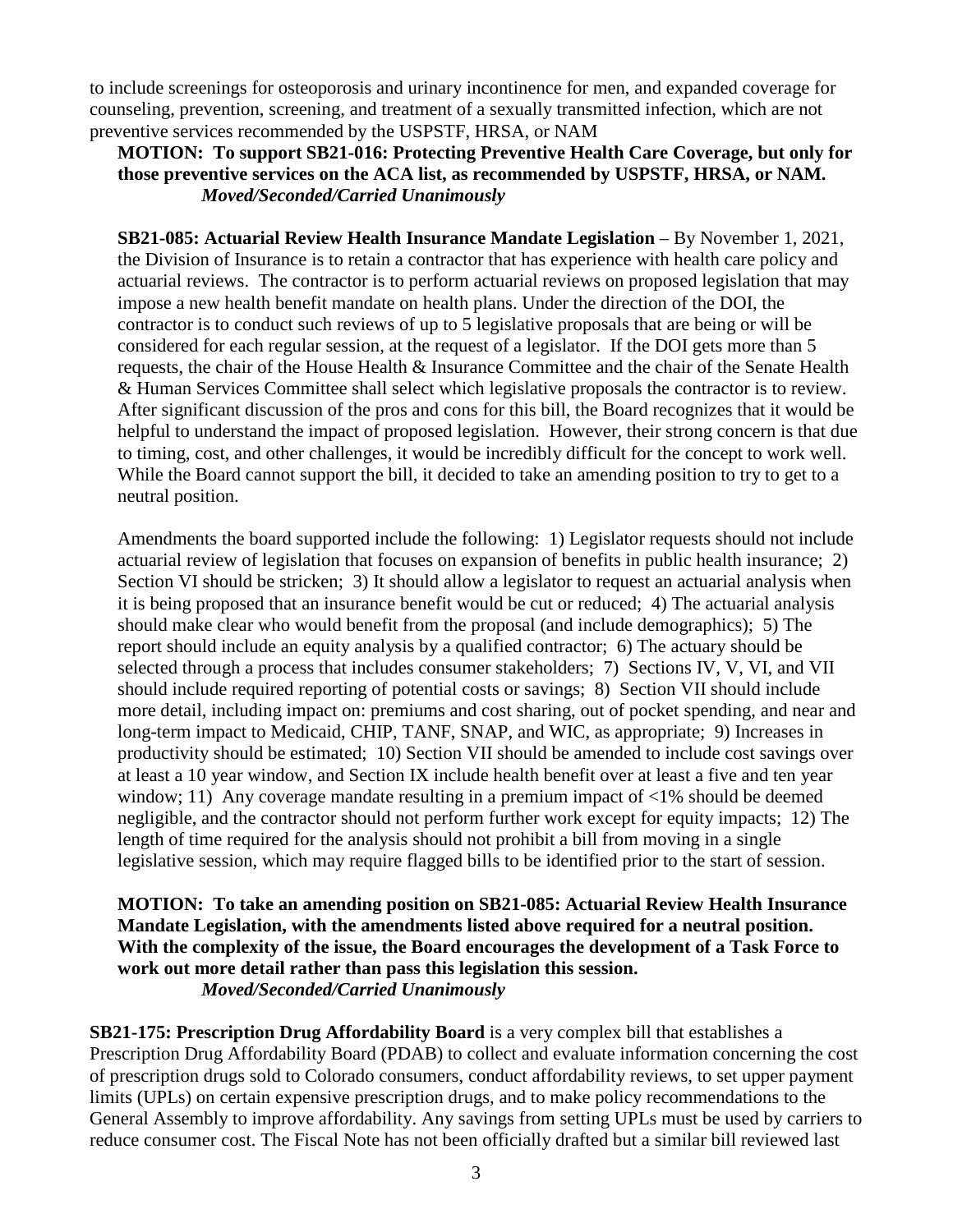#### year was \$1.3M annually.

#### **MOTION: To strongly support SB21-175: Prescription Drug Affordability Board.**  *Moved/Seconded/Carried Unanimously*

**HB21-XXX:** A proposed **Public Option bill** has not yet been introduced, so there is no specific language to review, but it is expected to require that 'each health-care provider shall accept consumers who are enrolled in any health benefit plan offered by the authority,' which would impact the Health District's functioning. The Board supports drafting a proposed amendment to ensure Health District operations can continue as they currently operate for direct services.

## *Federal Policy Issues*

**COVID Relief (Stimulus Package) –** Not much has changed – the COBRA subsidy now includes coverage of 100% (formerly 85%) of premiums from the month after enactment through 9/30/2021. The minimum wage increase has been dropped due to a parliamentarian decision that it does not qualify for the reconciliation process. There is \$6B available nationally for state and local government funding; in CO, it is still likely that some of those funds will pass through the State, and hopefully that some will come to Special Districts.

**Vaccine Equity Project** – Karen Spink and MJ Jorgensen presented the potential of the Health District's involvement with a rapidly evolving Vaccine Equity Project; a memo about the project was included in the board packet. MJ Jorgensen and Dr. Stewart were invited into conversations with a group involved in developing a proposal to ensure effective equitable distribution of the COVID-19 vaccines in Larimer County, specifically in reaching Latinx, Immigrant, Black, and Indigenous community members. A proposal was sent to our Executive Director about a week ago, and a meeting was held with group leaders last Thursday evening. Participants were excited about this comprehensive, community-integrated solution. United Way, the Bohemian Foundation, City of Fort Collins, Larimer County, and the Health District are all considering providing funding. This effort aligns with Health District equity goals and the desire to aid in getting people vaccinated and protected from COVID-19.

There are two areas in which staff believes the Health District can bring value: Assisting with: (1) Coordinated, Community Based Mobile Vaccination Sites; and (2) Coordination of Communication Strategies. The details are still being worked out. The group is being agile with the project and working to include other BIPOC entities. Health District staff is requesting approval for up to \$60K to support this effort. Funding may be available in the reserves budget from the COVID line item, or if not, would come from a general "other community health needs" line item. Success will be in part evaluated by the numbers participating in equity clinics.

## **MOTION: To approve up to \$60K funding through December 31, 2021, to support a collaborative community COVID-19 Vaccine Equity initiative with BIPOC communities in the areas noted.**

 *Moved/Seconded/Carried Unanimously* 

#### **DISCUSSION**

## **Brief Status Update, COVID and the Health District**

The Health District's involvement in directly providing vaccines is starting to increase. While during February, we received vaccine for only two clinics, in March, we will be providing second does for those clinics and also assisting Salud with one or more of their clinics. It is difficult to plan clinics, since confirmation of vaccine doesn't arrive until Sunday night or Monday morning. We are hoping to do pop-up clinics for the Northern CO Health Network, Abyssinian Church, and Red Feather Lakes area. Colorado has received its first 400K doses of the Janssen vaccine, while Pfizer and Moderna